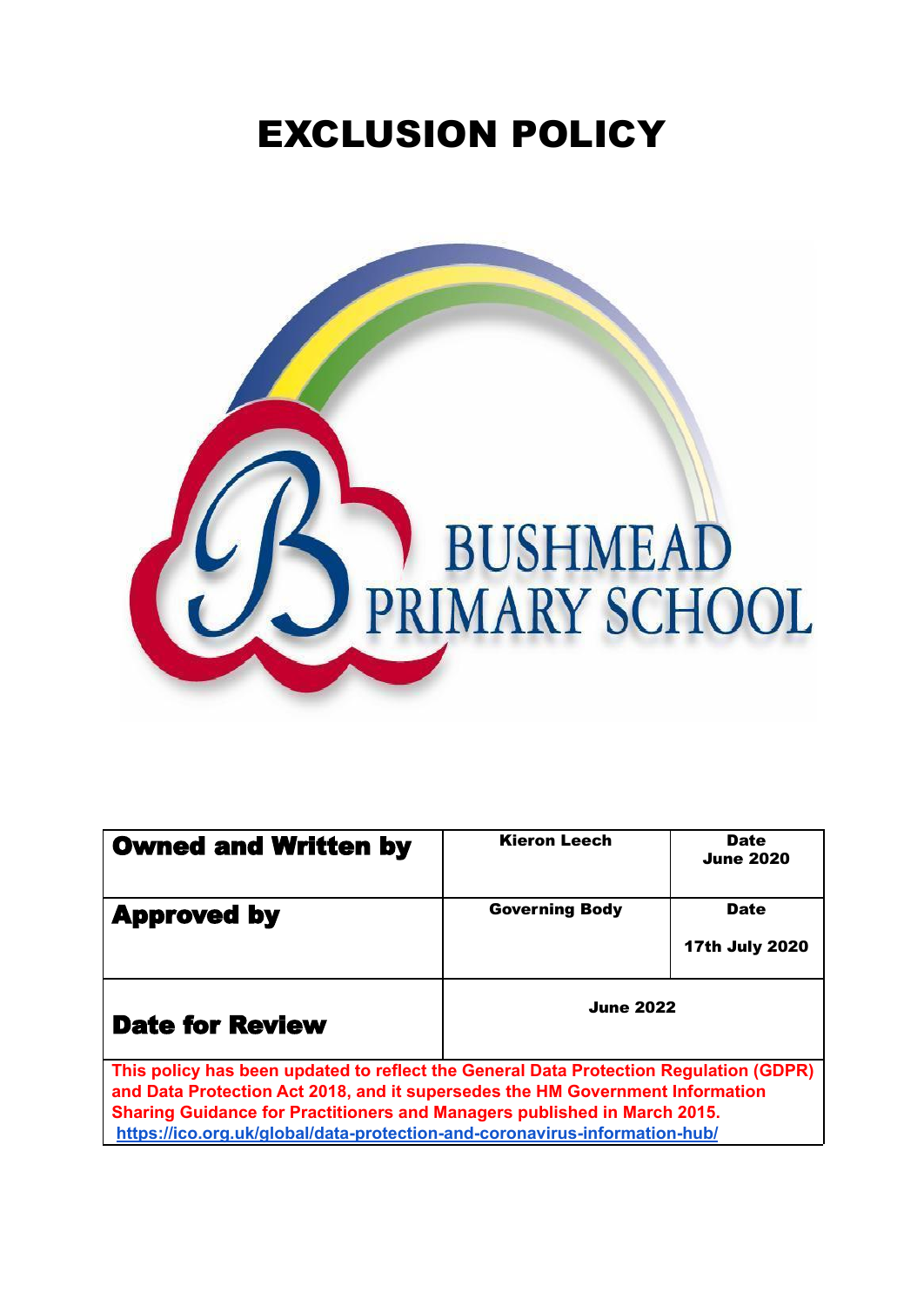## **Purpose and Rationale**

At Bushmead Primary School, we believe that all children and adults deserve the right to learn and work in a calm, caring and pleasant environment where they feel safe, happy and valued. This policy outlines the sanctions that may be taken when there are serious breaches of the school's behaviour policy and/or the school rules. It also explains the procedures for each type of exclusion and any return to school protocols which would be undertaken.

Exclusion is taken very seriously and is only used as a very last resort. The school's Senior Leadership Team (SLT) and Inclusion Team will endeavour to ensure there is early intervention for disruptive behaviour and utilise all available resources, staff and strategies before making the final decision of an exclusion – whether this be internal, fixed-term of permanent (see Procedures section for definitions). The Headteacher (or a member of the SLT acting in absence of the Headteacher) is the only person who can take the decision to exclude a pupil from school. The decision to apply such a sanction would be in response to a serious breach or persistent breaches of the school's behaviour policy and if allowing the pupil to remain in school would be detrimental to the welfare or education of the pupil or others in the school.

No exclusion will be made due to a child's attainment or ability, or because of actions from their parent or carer. No child will be discriminated against, harassed or victimised due to their sex, race, disability or religious beliefs.

## **Legislation and Statutory Guidance**

This policy is based on statutory guidance from the Department for Education: [Exclusion](https://www.gov.uk/government/publications/school-exclusion) [from maintained schools, academies and pupil referral units \(PRUs\) in England.](https://www.gov.uk/government/publications/school-exclusion)

It is based on the following legislation, which outline schools' powers to exclude pupils:

- Section 52 of the [Education Act 2002,](http://www.legislation.gov.uk/ukpga/2002/32/section/52) as amended by the [Education Act 2011](http://www.legislation.gov.uk/ukpga/2011/21/contents/enacted)
- [The School Discipline \(Pupil Exclusions and Reviews\)](http://www.legislation.gov.uk/uksi/2012/1033/made) (England) Regulations 2012
- Sections 64-68 of the [School Standards and Framework](http://www.legislation.gov.uk/ukpga/1998/31) Act 1998

In addition, the policy is based on:

- Part 7, chapter 2 of the [Education and Inspections](http://www.legislation.gov.uk/ukpga/2006/40/part/7/chapter/2) Act 2006, which looks at parental responsibility for excluded pupils
- Section 579 of the [Education Act 1996,](http://www.legislation.gov.uk/ukpga/1996/56/section/579) which defines 'school day'
- The [Education \(Provision of Full-Time Education](http://www.legislation.gov.uk/uksi/2007/1870/contents/made) for Excluded Pupils) (England) [Regulations 2007,](http://www.legislation.gov.uk/uksi/2007/1870/contents/made) as amended by The Education (Provision [of Full-Time Education for](http://www.legislation.gov.uk/uksi/2014/3216/contents/made) [Excluded Pupils\) \(England\) \(Amendment\) Regulations 2014](http://www.legislation.gov.uk/uksi/2014/3216/contents/made)

## **Aims**

Bushmead Primary School aims to ensure that:

- All possible avenues are explored before applying any form of exclusion
- The exclusions process is applied fairly and consistently
- The exclusions process is understood by governors, staff, parents and pupils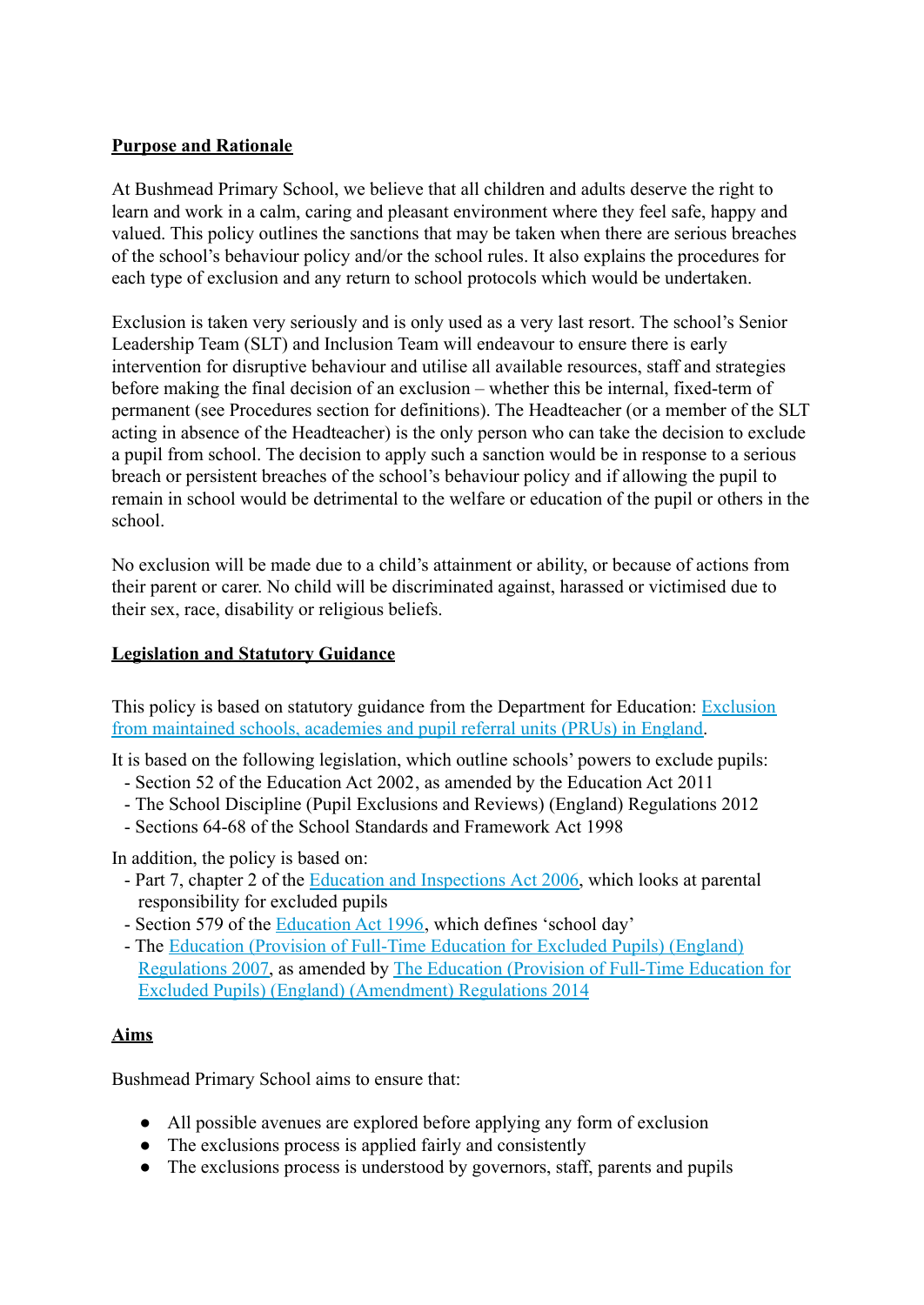- Pupils in school are safe and happy
- Pupils do not become 'not in education'

## **Procedures**

#### **1. The Decision to Exclude**

Only the Headteacher (or the acting Headteacher) can exclude a pupil from school. A permanent exclusion will only be taken as a very last resort.

Our school is aware that off-rolling is unlawful. Ofsted defines off-rolling as:

"…the practice of removing a pupil from the school roll without a formal, permanent exclusion or by encouraging a parent to remove their child from the school roll, when the removal is primarily in the interests of the school rather than in the best interests of the pupil."

We are committed to following all statutory exclusions procedures to ensure that every child receives an education in a safe and caring environment.

A decision to exclude a pupil will be taken only:

In response to serious or persistent breaches of the school's behaviour policy, **and** If allowing the pupil to remain in school would seriously harm the education or welfare of others

Before deciding whether to exclude a pupil, either permanently or for a fixed period, the Headteacher will:

Consider all the relevant facts and evidence, including whether the incident(s) leading to the exclusion were provoked

Allow the pupil to give their versions of events

Consider if the pupil has special educational needs (SEN)

## **2. Definitions**

For the purposes of exclusions, school day is defined as any day on which there is a school session. Therefore, INSET or staff training days do not count as a school day.

Sanctions for exclusion can be defined in three ways. Internal exclusion, fixed-term exclusion and permanent exclusion.

*Internal Exclusion –* An internal exclusion is an internal process and is used to remove a pupil from class, not from the school site, for disciplinary reasons. This is not a legal form of exclusion, unlike fixed-term and permanent exclusions. An internal exclusion may be used where a pupil's behaviour is escalating and a more serious sanction is required but there are not yet grounds for a fixed-term exclusion. This may be a number of incidents or could be one, serious incident where the Headteacher does not feel a fixed-term exclusion is yet appropriate.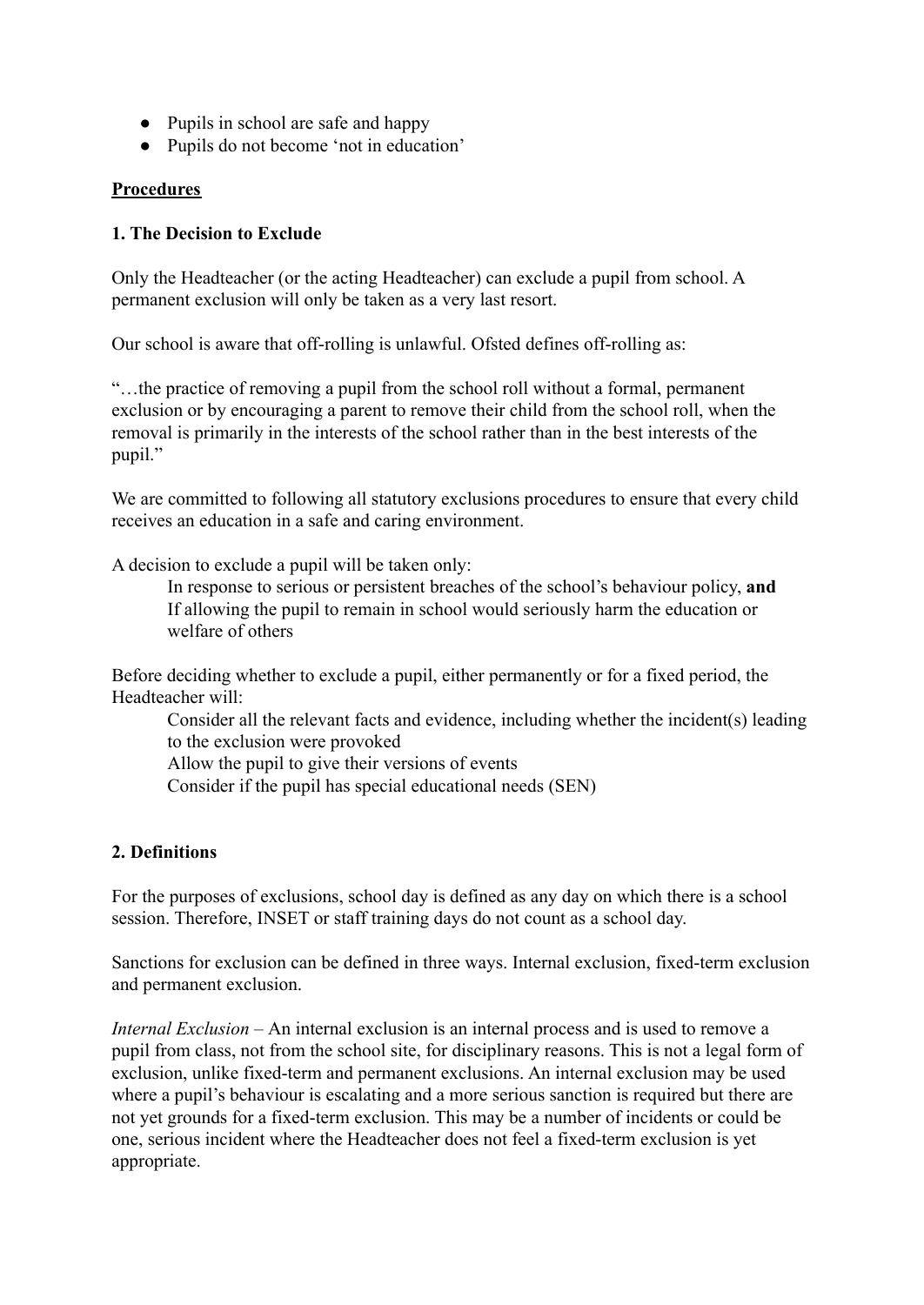*Fixed-term Exclusion –* Fixed-term exclusions are where a pupil is excluded for a set period of time. A pupil may be excluded for one or more fixed periods up to a maximum of 45 school days in a single academic year. Fixed-term exclusions may be given due to:

Persistent disruptive behaviour Physical assault against an adult Physical assault against a pupil Verbal abuse or threatening behaviour against an adult Verbal abuse or threatening behaviour against a pupil Severe damage to equipment, buildings or property Bullying

*Permanent Exclusion –* A permanent exclusion is where a pupil is expelled. The local authority must then arrange full-time arrangement from the  $6<sup>th</sup>$  day. A permanent exclusion may be a result of:

Any of the reasons stated above for fixed-term exclusions (dependent upon severity of the offence)

Serious breaches of the school's behaviour policy and rules, whether this be a one off or persistent

The pupil remaining in school seriously harming the education or welfare either of themselves or others

# **3. Roles and Responsibilities**

## **3.1 – The Headteacher**

## **Informing parents**

The Headteacher will immediately provide the following information, in writing, to the parents of an excluded pupil:

- $\bullet$  The reason(s) for the exclusion
- The length of a fixed-term exclusion or, for a permanent exclusion, the fact that it is permanent
- Information about parents' right to make representations about the exclusion to the governing board and how the pupil may be involved in this
- Where there is a legal requirement for the governing board to meet to consider the reinstatement of a pupil, and that parents have a right to attend a meeting, be represented at a meeting (at their own expense) and to bring a friend

The Headteacher will also notify parents by the end of the afternoon session on the day their child is excluded that for the first 5 school days of an exclusion, or until the start date of any alternative provision where this is earlier, parents are legally required to ensure that their child is not present in a public place during school hours without a good reason. Parents may be given a fixed penalty notice or prosecuted if they fail to do this.

If alternative provision is being arranged, the following information will be included when notifying parents of an exclusion:

• The start date for any provision of full-time education that has been arranged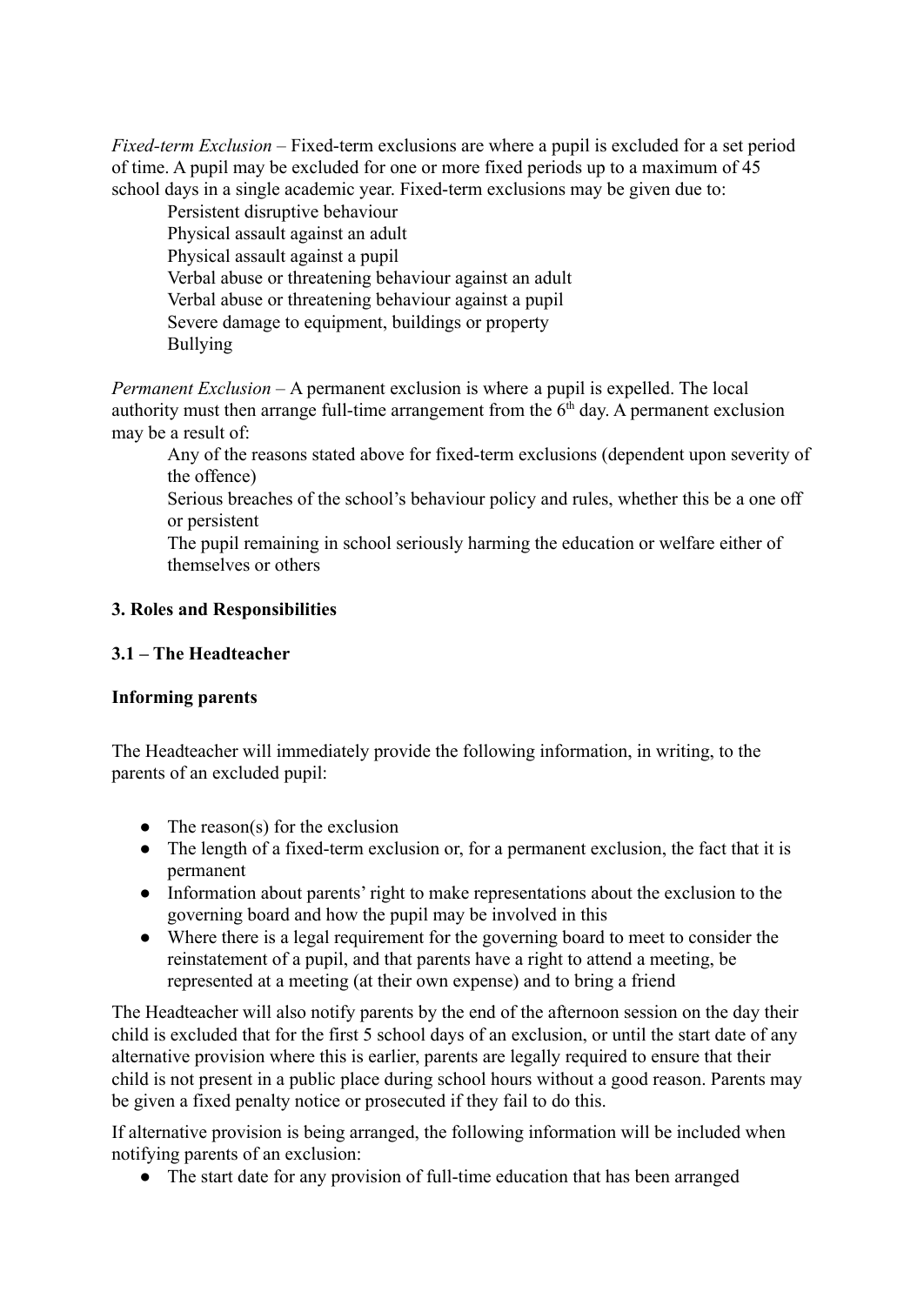- The start and finish times of any such provision, including the times for morning and afternoon sessions, where relevant
- The address at which the provision will take place
- Any information required by the pupil to identify the person they should report to on the first day

Where this information on alternative provision is not reasonably ascertainable by the end of the afternoon session, it may be provided in a subsequent notice, but it will be provided no later than 48 hours before the provision is due to start. The only exception to this is where alternative provision is to be provided before the sixth day of an exclusion, in which case the information can be provided with less than 48 hours' notice with parents' consent.

## **Informing the governing board and local authority**

The Headteacher will immediately notify the governing board and the local authority (LA) of:

- A permanent exclusion, including when a fixed-period exclusion is made permanent
- Exclusions which would result in the pupil being excluded for more than 5 school days (or more than 10 lunchtimes) in a term
- Exclusions which would result in the pupil missing a public examination
- For a permanent exclusion, if the pupil lives outside the LA in which the school is located, the Headteacher will also immediately inform the pupil's 'home authority' of the exclusion and the reason(s) for it without delay.
- For all other exclusions, the Headteacher will notify the governing board and LA once a term.

## **3.2 The governing board**

Responsibilities regarding exclusions is delegated to Governors' Disciplinary Sub-Committee consisting of at least 3 governors.

The Governors' Disciplinary Sub-Committee has a duty to consider the reinstatement of an excluded pupil (see section 4).

Within 14 days of receipt of a request, the governing board will provide the secretary of state and Local Authority (Luton Borough Council) with information about any exclusions in the last 12 months.

For a fixed-period exclusion of more than 5 school days, the governing board will arrange suitable full-time education for the pupil. This provision will begin no later than the sixth day of the exclusion.

# **3.3 The LA**

For permanent exclusions, the LA is responsible for arranging suitable full-time education to begin no later than the sixth day of the exclusion.

# **4. Considering the Reinstatement of a Pupil**

The governing board will consider the reinstatement of an excluded pupil within 15 school days of receiving the notice of the exclusion if:

- The exclusion is permanent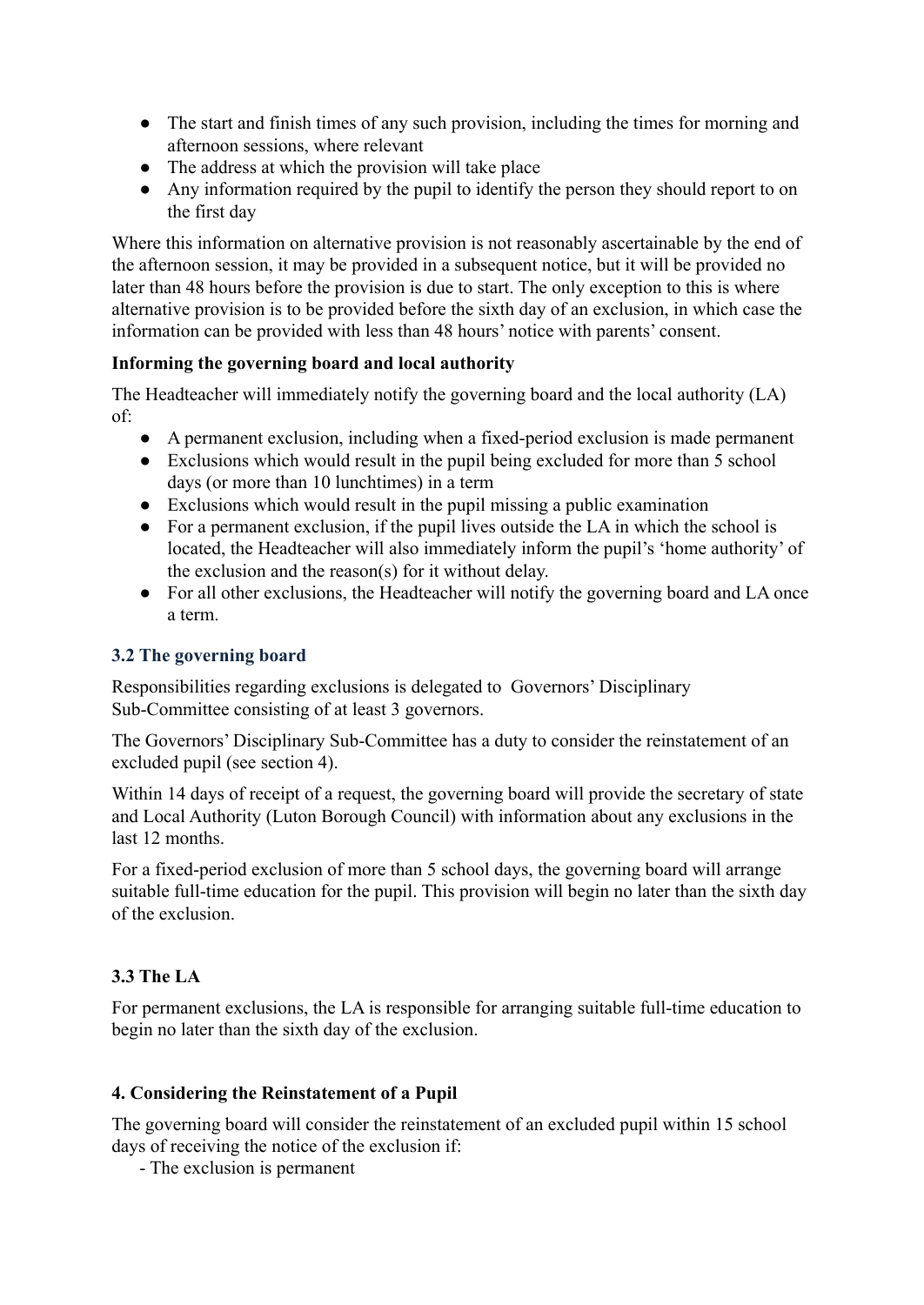- It is a fixed-term exclusion which would bring the pupil's total number of school days of exclusion to more than 15 in a term
- It would result in a pupil missing a public examination

If requested to do so by parents, the governing board will consider the reinstatement of an excluded pupil within 50 school days of receiving notice of the exclusion if the pupil would be excluded from school for more than 5 school days, but less than 15, in a single term.

Where an exclusion would result in a pupil missing a public examination, the governing board will consider the reinstatement of the pupil before the date of the examination. If this is not practicable, the chair of the governing board (or the vice-chair where the chair is unable to make this consideration) will consider the exclusion independently and decide whether or not to reinstate the pupil.

The governing board can either:

Decline to reinstate the pupil, or

Direct the reinstatement of the pupil immediately, or on a particular date

In reaching a decision, the governing board will consider whether the exclusion was lawful, reasonable and procedurally fair and whether the Headteacher followed their legal duties. They will decide whether or not a fact is true 'on the balance of probabilities', which differs from the criminal standard of 'beyond reasonable doubt', as well as any evidence that was presented in relation to the decision to exclude.

Minutes will be taken of the meeting, and a record of evidence considered kept. The outcome will also be recorded on the pupil's educational record.

The governing board will notify, in writing, the Headteacher, parents and the LA of its decision, along with reasons for its decision, without delay.

Where an exclusion is permanent, the governing board's decision will also include the following:

The fact that it is permanent

Notice of parents' right to ask for the decision to be reviewed by an independent review panel, and:

- The date by which an application for an independent review must be made
- The name and address to whom an application for a review should be submitted
- That any application should set out the grounds on which it is being made and that, where appropriate, reference to how the pupil's SEN are considered to be relevant to the exclusion
- That, regardless of whether the excluded pupil has recognised SEN, parents have a right to require the LA to appoint an SEN expert to attend the review
- Details of the role of the SEN expert and that there would be no cost to parents for this appointment
- That parents must make clear if they wish for a SEN expert to be appointed in any application for a review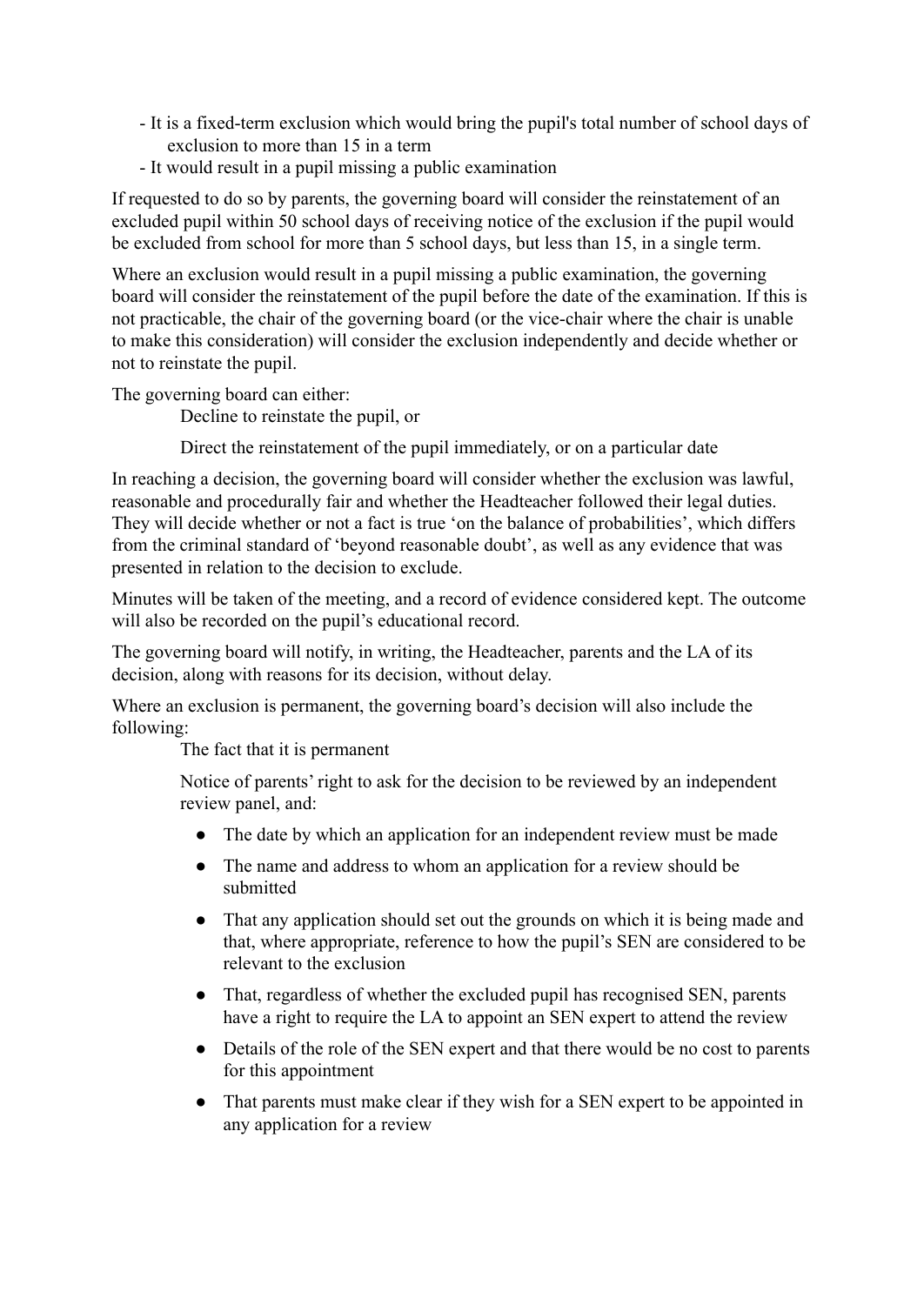• That parents may, at their own expense, appoint someone to make written and/or oral representations to the panel, and parents may also bring a friend to the review

That if parents believe that the exclusion has occurred as a result of discrimination, they may make a claim under the Equality Act 2010 to the first-tier tribunal (special educational needs and disability), in the case of disability discrimination, or the county court, in the case of other forms of discrimination. A claim of discrimination made under these routes should be lodged within 6 months of the date on which the discrimination is alleged to have taken place.

# **5. An Independent Review**

If parents apply for an independent review, the LA will arrange for an independent panel to review the decision of the governing board not to reinstate a permanently excluded pupil.

Applications for an independent review must be made within 15 school days of notice being given to the parents by the governing board of its decision to not reinstate a pupil.

A panel of 3 or 5 members will be constituted with representatives from each of the categories below. Where a 5-member panel is constituted, 2 members will come from the school governors category and 2 members will come from the Headteacher category.

> A lay member to chair the panel who has not worked in any school in a paid capacity, disregarding any experience as a school governor or volunteer

School governors who have served as a governor for at least 12 consecutive months in the last 5 years, provided they have not been teachers or a Headteacher during this time

Headteachers or individuals who have been a Headteacher within the last 5 years

A person may not serve as a member of a review panel if they:

- Are a member/director of the LA or governing board of the excluding school
- Are the Headteacher of the excluding school, or have held this position in the last 5 years
- Are an employee of the LA or the governing board of the excluding school (unless they are employed as a Headteacher at another school)
- Have, or at any time have had, any connection with the LA, school, governing board, parents or pupil, or the incident leading to the exclusion, which might reasonably be taken to raise doubts about their impartiality
- Have not had the required training within the last 2 years (see appendix 1 for what training must cover)
- A clerk will be appointed to the panel.
- The independent panel will decide one of the following:
- Uphold the governing board's decision
- Recommend that the governing board reconsiders reinstatement
- Quash the governing board's decision and direct that they reconsider reinstatement (only when the decision is judged to be flawed)
- The panel's decision can be decided by a majority vote. In the case of a tied decision, the chair has the casting vote.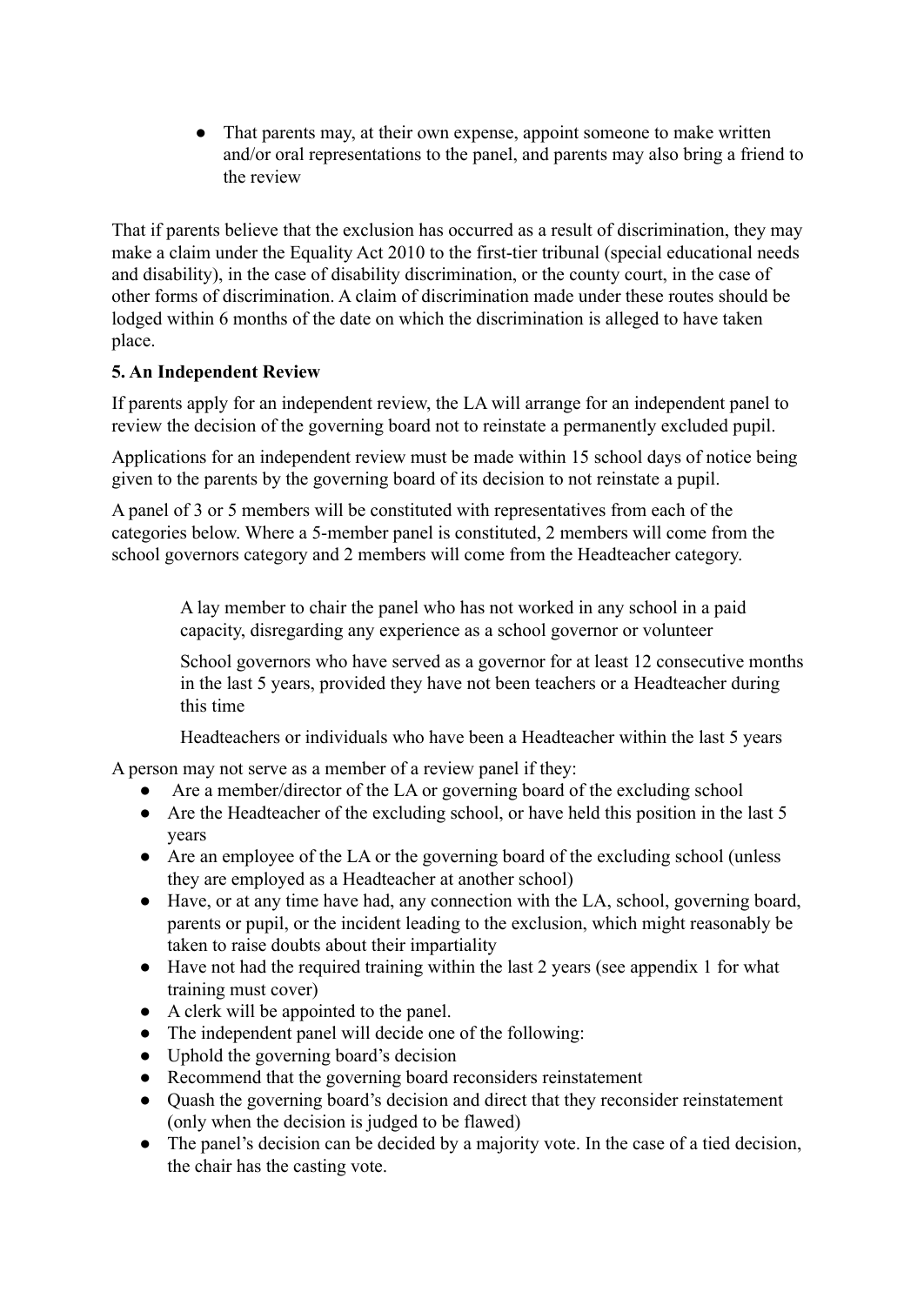## **6. School Registers**

A pupil's name will be removed from the school admissions register if:

15 school days have passed since the parents were notified of the exclusion panel's decision to not reinstate the pupil and no application has been made for an independent review panel, or

The parents have stated in writing that they will not be applying for an independent review panel

Where an application for an independent review has been made, the governing board will wait until that review has concluded before removing a pupil's name from the register.

Where alternative provision has been made for an excluded pupil and they attend it, code B (education off-site) or code D (dual registration) will be used on the attendance register.

Where excluded pupils are not attending alternative provision, code E (absent) will be used.

## **7. Returning from a Fixed-Term Exclusion**

Following a fixed-term exclusion, a reintegration meeting will be held involving the pupil, parents, a member of senior staff and other staff, where appropriate.

The following measures may be implemented when a pupil returns from a fixed-term exclusion:

Internal isolation Putting a pupil 'on report' Regular updates to parents and review of progress Further support from the Central Area Partnership 'Next Steps' provision Support from other outside agencies Pastoral support from the school's Specialist Behaviour Support Assistant Agreed appropriate use of Teamteach training for those adults in school who have the correct qualification

## **8. Links with other Policies**

This exclusion policy is linked to our:

Positive Management of Pupil Behaviour Policy SEND Policy Use of Force to Control or Restrain Pupils Policy